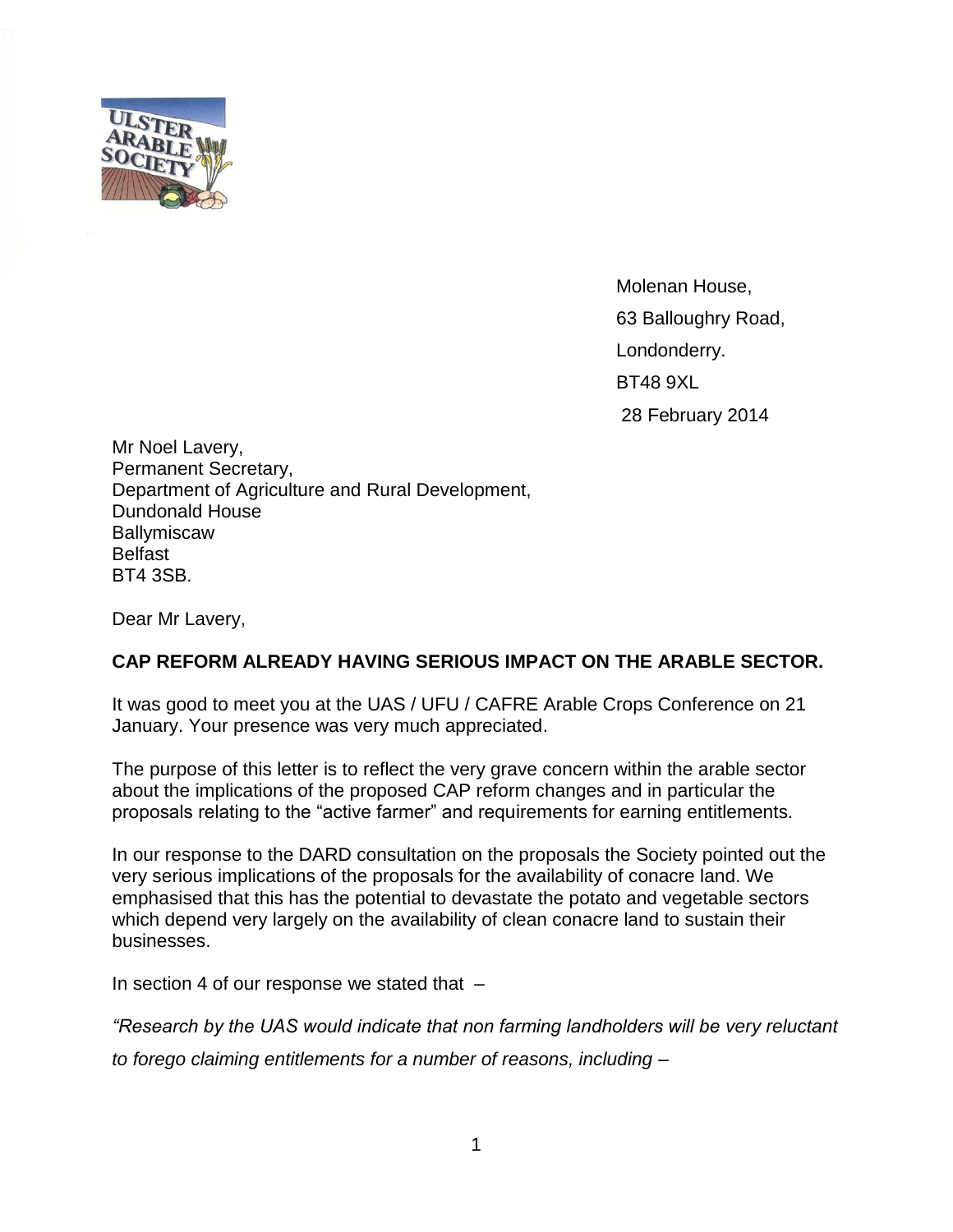*I. Knowledge that entitlements will climb steadily in value in the years ahead.*

*II. Belief that this increase in value will not be adequately reflected in commercial rents.*

*III. Concern that the absence of entitlements is an indication that they are not "actively farming the land" and so will have implications for Agricultural Property Relief (APR).*

*IV. Determination, in view of the very considerable financial implications, to play safe in the interim period to protect their future income and APR situation.*

*There are strong indications that some landlords are already taking action to farm the land themselves or make other arrangements which will result in withdrawal of the land from the rental market. The requirement to implement 'greening' for larger landowners will also act as a disincentive to rent out land for arable production."*

*It gives me no satisfaction to report that this is proving to be correct and is happening now (in 2014). The implications are so serious and the confusion is such that landowners are already withdrawing land from the market for the 2014 cropping season*.

At our Meeting on Monday night we received a report direct from Wilsons Country, who as you know are respected major potato packers and suppliers to supermarkets in Ireland. Their field staff had that day been advised by two of their "Preferred Growers" that they had already "lost" 25 and 10 acres of potato respectively for the 2014 season. This action was taken by landowners with whom the farmers had longstanding relationships so was not taken lightly by those concerned. The growers involved are, as Wilson's "Preferred Growers", some of the best in the country with a professional approach to both production and marketing. The implications for the entire potato industry are therefore obvious. The situation for seed growers and vegetable producers will be equally catastrophic.

2